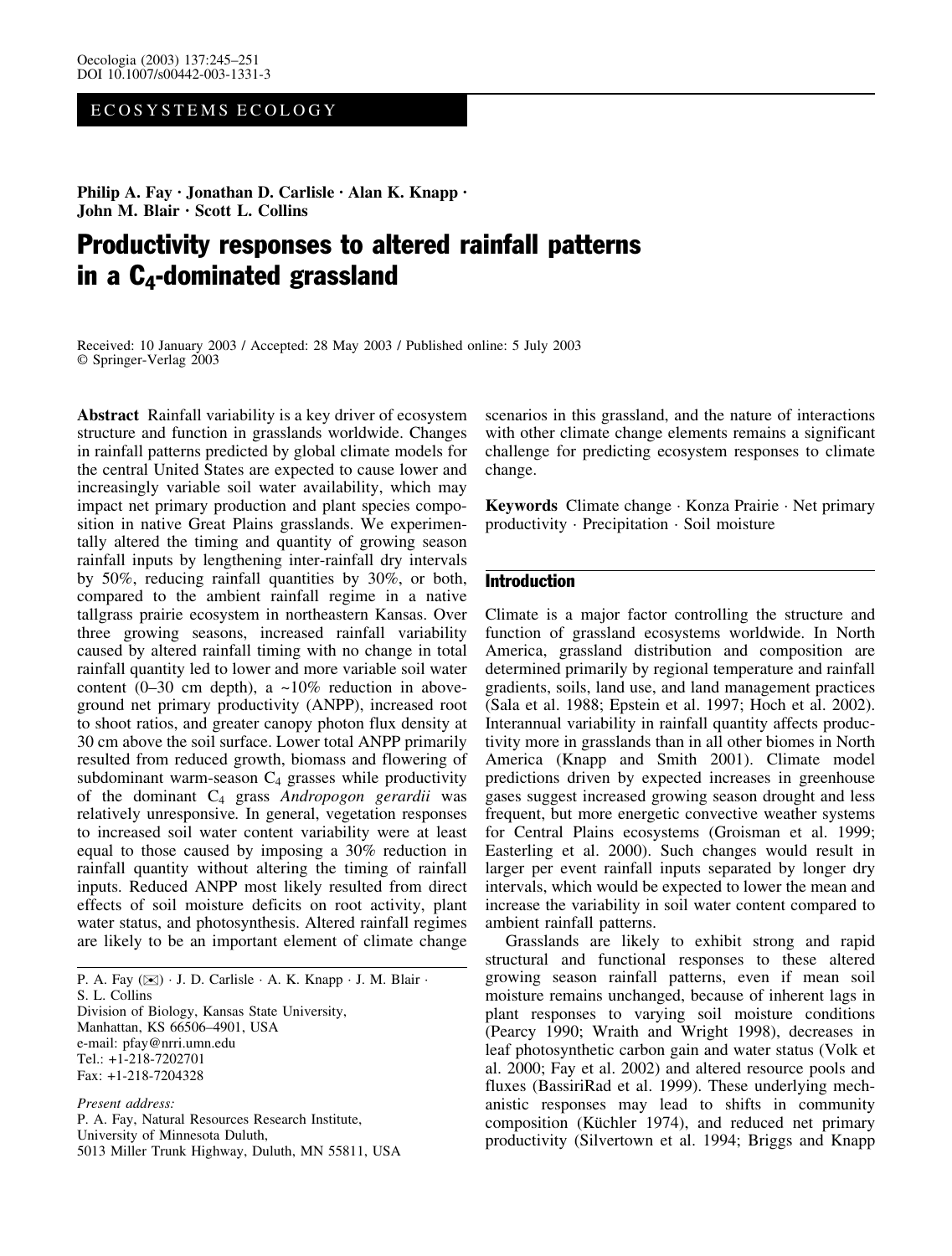1995). Many studies have examined net primary productivity in grasslands in relation to regional rainfall gradients (Lane et al. 1998), interannual variability in rainfall (Silvertown et al. 1994; Briggs and Knapp 1995), and seasonal rainfall distributions (Reynolds et al. 1999; Svejcar et al. 1999; Weltzin and McPherson 2000). Fewer studies have addressed the importance of the within growing season temporal distribution of rainfall events and per event rainfall amounts (Seagle and McNaughton 1993; Knapp et al. 2002).

We established a long-term rainfall manipulation experiment in a mesic tallgrass prairie known to be responsive to changes in water availability (Knapp et al. 2001; Knapp and Smith 2001) to evaluate the effects of growing season rainfall quantity versus within-season rainfall distribution on soil water content variability, aboveground plant productivity, belowground plant biomass, and cover of grasses and forbs. Because grasslands comprise 36% of terrestrial land cover (Sala 2001), their responses to altered rainfall patterns may have important consequences for global patterns of productivity and diversity under future climate scenarios.

## Materials and methods

This study was conducted in the Rainfall Manipulation Plot (RaMPs) facility at the Konza Prairie Biological Station (KPBS) in the Flint Hills of northeastern Kansas, USA (39°05'N, 96°35'W). The vegetation of Konza Prairie consists of productive, perennial warm-season  $C_4$  grasses and a diverse group of  $C_3$  forbs (Freeman 1998). This region of the Central Plains experiences a temperate mid-continental climate, with a mid-growing season (July) mean temperature of  $27^{\circ}$ C (range 20 to  $33^{\circ}$ C), and mean annual precipitation of 835 mm year<sup>-1</sup>. Mean growing season (May through September) rainfall totals 635 mm, with the driest period during July and August.

The RaMPs facility consists of 12 plots each located beneath a 149 m fixed-location rainout shelter covered during the growing season by a clear polyethylene roof. The shelters exclude natural rainfall from the plots and divert the excluded rainfall to storage tanks for experimental application using overhead sprinklers. Each shelter covers a  $6\times6$  m sampling plot enclosed within a  $7.6\times7.6$  m perimeter sheet metal barrier extending 0.1 m above ground to exclude overland flow and 1.1 m deep to limit lateral subsoil water movement (Fay et al. 2000).

The RaMPs are located on a typical lowland prairie site in terms of soil, vegetative composition, productivity, and land management. Soils are Irwin silty clay loams. The dominant grass species in the plots is Andropogon gerardii, accompanied by subdominant grasses Sorghastrum nutans, Panicum virgatum, and Sporobolus *heterolepis*, all warm season  $C_4$  tallgrasses. Common forbs include Solidago canadensis, Aster ericoides, and Salix missouriensis. The plots and their surroundings have been burned each spring in late March. Frequent fire was historically common in this grassland and today is a preferred management practice (Knapp et al. 1998).

Four experimental rainfall treatments were implemented in 1998, each with three replicates. The treatments were factorial combinations of two growing season rainfall quantities (100% or 70% of natural ambient rainfall amounts) combined with two within-season temporal distribution patterns (ambient or altered rainfall timing), as follows.

#### Ambient

Each time a natural rainfall event occurred, the quantity of rain that fell was immediately (within 24 h) applied to the plots, replicating the naturally occurring rainfall regime.

#### Reduced quantity

Seventy percent of each naturally occurring rainfall event was applied immediately following the rain event.

#### Altered timing

Rainfall was accumulated and not applied until a dry interval 50% longer than the ambient dry interval had been imposed. Rainfall accumulated during the lengthened dry period was then applied as a single large event. The amount of rainfall applied in this treatment was identical to ambient, only the event size and temporal distribution of inputs was altered.

#### Reduced quantity and altered timing

Inter-rainfall dry intervals were lengthened by 50%, and only 70% of the accumulated rainfall was applied, which imposed both drought and altered temporal distribution of rainfall inputs.

Experimental rainfall applications were within 4% of target quantities, which were based on the ambient rainfall measured at on-site rain gauges. This incorporated naturally occurring interannual variability into the treatments, to avoid the need for supplemental water from domestic sources during dry years, with different chemistry than natural rainfall and to permit the use of unsheltered control plots to assess shelter effects. Shelter effects were reported previously (Fay et al. 2000); primary effects are reduced photosynthetic photon flux density (PPFD; 20% at midday), 1.2°C increased nighttime soil temperature (5 cm depth) caused by reduced nighttime re-radiation, a 17% increase in seasonal soil moisture, but no significant difference in aboveground net primary productivity (ANPP; 1998–2000 combined) in ambient treatment plots compared to unsheltered controls.

For the purposes of this study, our aim was to characterize soil moisture variability in the upper 30 cm of the soil profile, where most (75%) of the root biomass is located in this and many other ecosystems (Jackson et al. 1996). Soil water content was calculated from weekly time domain reflectometry measurements recorded with a Tektronix cable tester and paired 30 cm stainless steel rods permanently inserted at four locations per plot (Topp et al. 1980). Vertical profiles of PPFD were determined weekly during the 2000 growing season. Sampling was conducted at midday (1200– 1400 hours CDT) on clear days at 10 cm increments in the canopy using a 1 m ceptometer (Decagon, Pullman, Wash., USA).

ANPP was estimated annually by harvesting all aboveground biomass from ten  $0.1 \text{ m}^2$  samples per RaMP in mid October. Since the plots were burned each spring and ungrazed, all aboveground biomass represented the current year's production. Samples were sorted into grasses and forbs, and in 1999 and 2000 the dominant warm season grass (Andropogon gerardii) was separated from the other grass species. Woody species comprised <2% of the aboveground biomass and were omitted from the analysis. All biomass components were dried at  $65^{\circ}$ C for at least 48 h prior to weighing. Plant community composition was assessed twice (May and August) each year by visual estimation of percent cover for each species present in four contiguous  $1-m^2$  subplots in a  $2\times 2$  m portion of each RaMP reserved for this purpose.

Root biomass was sampled during the winter following the 2000 growing season. Three 2.5 cm diameter cores per plot (minimum depth 1 m) were extracted using a hydraulic corer (Geoprobe 540 M Geoprobe, Salina, Kan., USA). The cores were divided into 10 cm increments, and the roots extracted by agitating the increments for 48 h in a 5% aqueous sodium metaphosphate solution to dissociate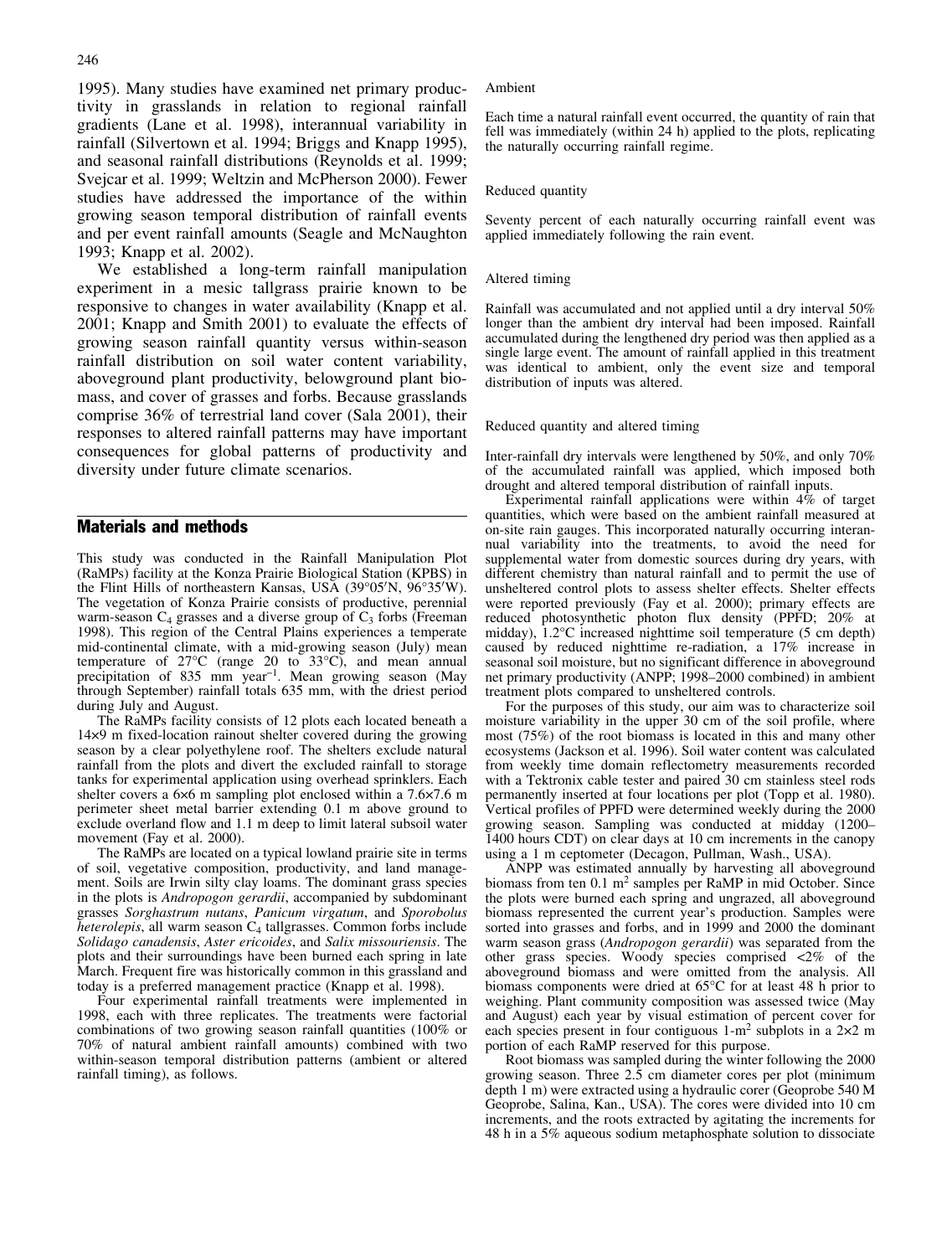**Ambient timing** 50 70 60 40 50  $30$ 40  $30^{\circ}$ 20 20  $10$ 10 (mm)  $\overline{0}$ n soil water content (%)  $\begin{array}{r}\n 120 \\
\overline{100} \\
\overline{100} \\
\overline{100} \\
\overline{100} \\
\overline{00}\n \end{array}$ 50 **Altered timin** 40 30 60  $20$ 40  $10$ 20  $\epsilon$  $\mathbf{0}$ Jul 1 Aug 1 Sep 1 Jun 1 Jul 1 Aug 1 Sep 1 Jun 1 Jul 1 Aug 1 Sep 1 1999 1998 2000 40 50 a **Ambient** B с b b **Altered** 30  $40$ c 20 30  $10$  $20$ 10  $\mathbf{0}$  $\Omega$  $10$  $20$ 30  $40$ 100% 70% 100% 70% Days since rainfall **Ambient** Altered timing timina

Fig. 1A–C Soil water content variability and means in the Rainfall Manipulation Plots for the 1998–2000 growing seasons. A Growing season time course of experimental rainfall inputs (bars) and soil water content (lines and symbols; 0–30 cm). Closed symbols and bars treatments receiving ambient rainfall quantities; open symbols and bars treatments receiving reduced rainfall quantities. The maximum sample date standard error in soil water content was

soil particles, followed by wet sieving. The washed roots were dried at  $65^{\circ}$ C to constant mass and weighed. Preliminary analyses found no treatment differences in root depth profiles, so the increment data were pooled for further analysis.

Each sheltered plot was an experimental unit, so sample date, treatment, and growing season means for all response variables were calculated and analyzed using plot mean values in mixed model ANOVAs. Rainfall manipulations were fixed effects, sample date or year were repeated measures. Means separations were performed using t-tests of least squares means.

# **Results**

The 1998 growing season was slightly wetter (694 mm) than the long-term average, while below-average rainfall characterized the growing seasons of 1999 (519 mm) and 2000 (410 mm). In total, the ambient rainfall pattern during the three growing seasons produced 79 rainfall events, averaging 15.6 mm, with temporal variability similar to the natural long-term ambient rainfall pattern (CV =312%, SD =9.5 mm day<sup>-1</sup>, 15-year SD for KPBS  $=8.9$  mm day<sup>-1</sup>). The altered timing treatment reduced the number of events (24), and increased their mean size (49.7 mm) and temporal variability (CV =449 and  $480\%$ ) for altered and altered/reduced, respectively).

Rainfall manipulations caused several consistent changes in soil water dynamics during each growing

4.92%, during May 2000. B Soil water content versus dry interval length under ambient rainfall timing  $(r^2=0.16, P=0.0008)$  and altered rainfall timing  $(r^2=0.45, P<0.0001)$ . C Three-year mean (€SE across sample dates) soil water contents by treatment. Significant terms from ANOVA: quantity  $F_{1, 8} = 55.03$ ; timing  $F_{1, 8}$ =72.85; both at P<0.0001)

season. The ambient rainfall pattern produced generally high soil water contents through May, June, and early July each year (Fig. 1a), followed by declining soil water contents through August and early September, when rain fell less frequently and temperatures reached their growing season maxima. When rainfall quantities were reduced but applied at ambient timing, the temporal pattern in soil water content closely tracked that of the ambient treatment (Fig. 1a), with expected reductions in mean soil water content on individual sample dates. In contrast, in the altered timing treatments, soil water content exhibited strong peaks after experimental applications, followed by pronounced declines during the lengthened dry intervals (Fig. 1a, b). The seasonal mean soil water content declined by 8% in the altered timing treatment, almost identical to the reduction in mean soil water content in the reduced quantity treatment (Fig. 1c) even though the altered timing treatment received 100% of the ambient rainfall quantity. When rainfall timing was altered and quantities reduced, temporal variation in soil water content remained high (Fig. 1a) and the 3-year mean soil water content was 17% below ambient (Fig. 1c).

ANPP was reduced by rainfall manipulations, with the 3-year mean total ANPP reduced by  $10\%$  (~75 g/m<sup>2</sup>) below ambient by both the reduced quantity and the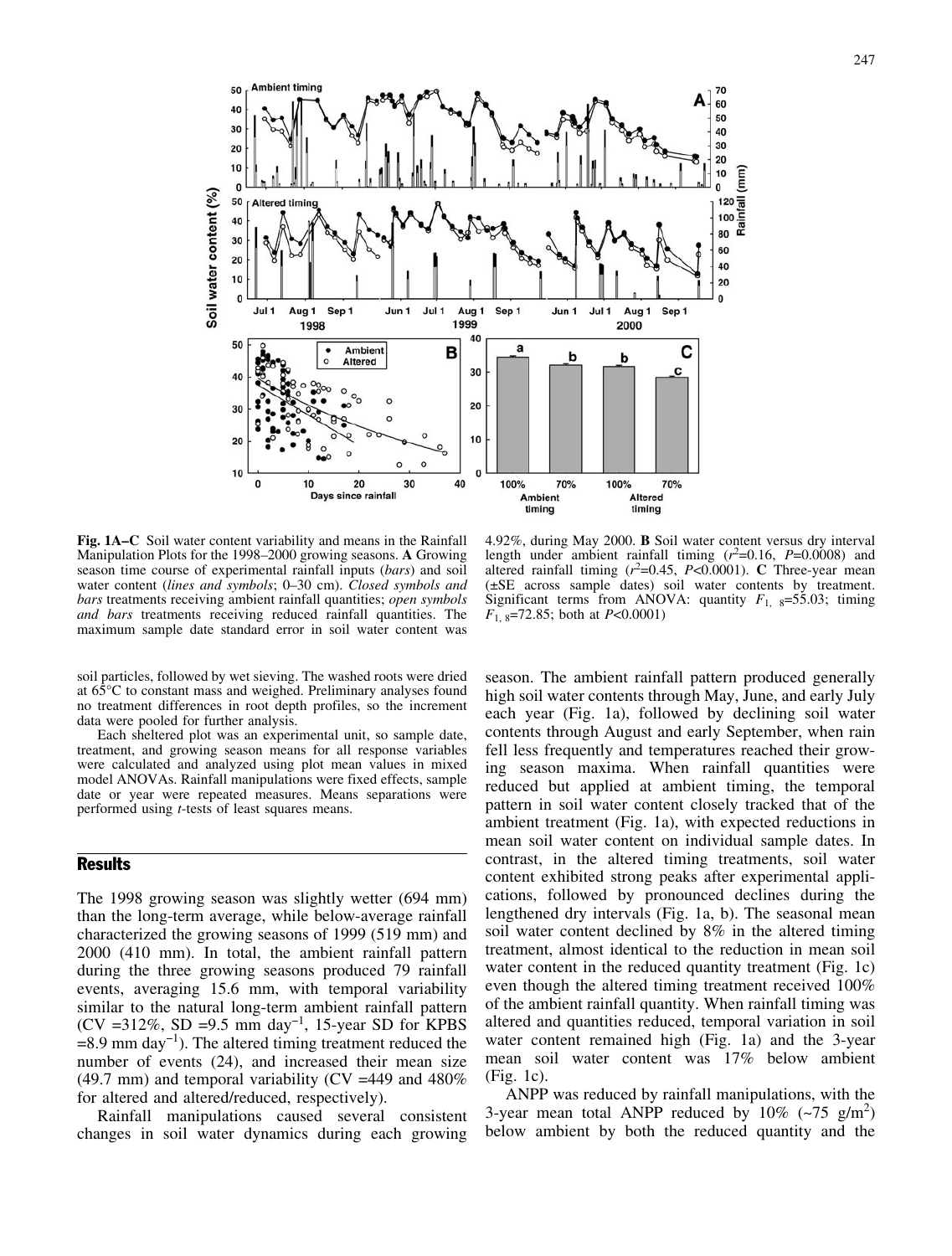

Fig. 2A–D Above net primary productivity (ANPP) in the RaMPs. A Mean total ANPP for 1998 through 2000,  $\pm$ SE (across years). Significant ANOVA terms: quantity  $F_{1, 8} = 8.07$ ,  $P = 0.0218$ ; timing  $F_1$ <sub>8</sub>=9.67, P=0.0145. **B** Graminoid ANPP from Andropogon *gerardii* and other graminoids (mostly  $C_4$  grasses, see text); other graminoids quantity  $F_{1, 8} = 13.20$ ,  $P = 0.0067$ ; timing  $F_{1, 8} = 22.71$ ,  $P=0.0014$ . C Forb ANPP. D Mean total ANPP separated by treatment and year versus the CV of July soil water content.  $r^2$ =0.40, P=0.015

altered timing treatments (Fig. 2a). As with soil water content, the reduced quantity and altered timing treatments were additive, together causing a 20% decrease in total ANPP. The maximum reduction in ANPP in response to rainfall manipulations (165  $g/m<sup>2</sup>$ ) occurred in the combined treatment in 2000, the driest year of the study. Mean ANPP separated by treatment and year was negatively correlated with July soil water variability  $(r^2=0.40, P=0.015,$  Fig. 2d). Higher soil water variability in the altered timing treatments was also associated with a 35% higher ratio of root mass to peak shoot mass  $(P=0.03,$  Table 1).

Canopy PPFD at 30 cm above the soil surface increased over ambient with rainfall manipulations (Fig. 3a). In mid-July, PPFD in the ambient timing treatments abruptly decreased, suggesting rapid biomass



Fig. 3A–B Canopy PPFD levels under experimental rainfall manipulations in the RaMPs. A Seasonal changes in PPFD in the plant canopy (symbols and lines), measured at 30 cm above ground during 2000. SEs omitted for clarity; the maximum SE (across plots) was 17% on 15 June. Temporal pattern of rainfall inputs under ambient (black bars) and altered timing (white bars) treatments are also shown. B Growing season mean light penetration into the canopy, expressed as the height above ground in the canopy at which PFD is at 50% of incident. Means  $\pm$ SE (across sample dates). Significant ANOVA effects: quantity  $F_{1, 8} = 6.73$  $P=0.0319$ ; timing  $F_{1,8}=10.25$ ,  $P=0.0126$ 

accumulation. In the altered timing treatments, this PPFD decrease was both attenuated and delayed. From peak biomass (mid-August) through the remainder of the growing season, canopy PPFD increased as plants senesced, most rapidly in the reduced quantity treatments. These seasonal patterns in canopy PPFD translated into a 22–45% increase in growing season mean canopy PPFD caused by rainfall quantity and timing manipulations (Fig. 3b).

The dominant grass Andropogon gerardii showed no productivity response to either rainfall quantity or timing (Fig. 2b), while the subdominant  $C_4$  grasses (primarily Sorghastrum nutans, Panicum virgatum, Sporobolus heterolepis) showed strong decreases in productivity with changes in both quantity and timing of rainfall. Grass stem densities and Sorghastrum nutans flowering stem densities responded in parallel with grass productivity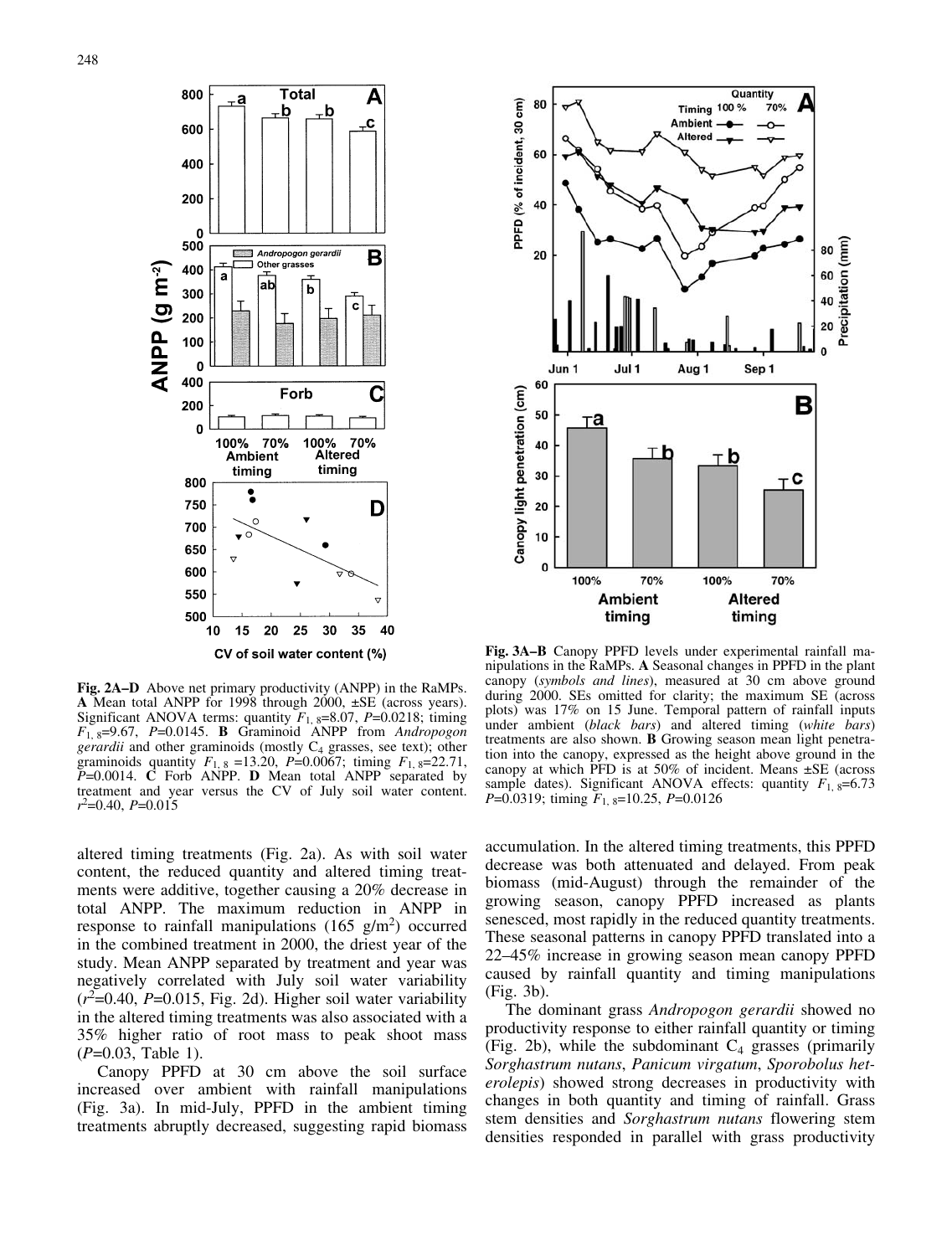Table 1 Root biomass, aboveground biomass and the root: shoot ratio at the end of the 2000 growing season for the ambient and altered timing treatments (averaged across rainfall quantity treatments). Means (SE)

Table 2 Vegetative and flowering stem responses to rainfall manipulations in the RaMPs, means (SE). ANOVAs: Graminoids quantity  $\times$  timing  $F_{1, 6}$ = 5.38, P=0.059; Sorghastrum nutans timing  $F_{1,8}=10.00$ ,  $P=0.013$ 

|                                           | Ambient timing | Altered timing  |      | P-value |
|-------------------------------------------|----------------|-----------------|------|---------|
| Root mass $0-100$ cm (g m <sup>-2</sup> ) | 1,109.0 (70.7) | 1,330.6 (137.2) | 1.44 | 0.1816  |
| Aboveground biomass $(g m-2)$             | 736.4 (33.4)   | 656.2 (38.2)    | 1.58 | 0.1453  |
| Root: shoot ratio                         | 1.51(0.08)     | 2.05(0.20)      | 2.52 | 0.0305  |

|                                           |                             | Ambient timing                  |                             | Altered timing               |  |
|-------------------------------------------|-----------------------------|---------------------------------|-----------------------------|------------------------------|--|
| Rainfall quantity $(\%)$                  | 100                         | 70                              | 100                         | 70                           |  |
| Vegetative stems (per $m2$ )              |                             |                                 |                             |                              |  |
| Graminoids<br>Forbs                       | 578.6 (30.1)a<br>60.5(12.2) | 460.9 $(30.1)$ b<br>44.1 (12.2) | 464.5(30.1)b<br>39.5 (12.2) | 484.5 (30.1)b<br>50.0 (12.2) |  |
| Flowering stems (per $m2$ )               |                             |                                 |                             |                              |  |
| Sorghastrum nutans<br>Andropogon gerardii | 71.8(9.0)a<br>15.8(6.8)     | 57.8 (9.0)a<br>4.8(6.8)         | 40.0(9.0)b<br>9.0(6.8)      | 32.8(9.0)b<br>14.5(6.8)      |  |

(Table 2). Also, S. nutans cover during the 2000 growing season decreased 12% from 1997 pre-treatment values in the altered timing treatments while increasing 60% from pre-experiment cover in the ambient timing treatments  $(F_{1, 6} = 10.63 \text{ } P = 0.02).$ 

### **Discussion**

Changes in the temporal pattern and packaging of growing season rainfall inputs strongly affected variability in 0–30 cm soil water content. Other studies have reported similar temporal changes in soil moisture in response to changes in the temporal pattern of rainfall inputs (Volk et al. 2000). The similar growing season mean soil moisture values found in the altered timing and reduced quantity treatments likely resulted from the extended dry intervals of the altered timing regime. While the larger rain events were likely more efficient than smaller ambient events in terms of lower canopy interception and evaporative losses and greater soil infiltration, the longer dry intervals led to greater soil moisture depletion. Thus, repackaging growing season rainfall into fewer, larger events, a prediction of many climate change models, was as important as reducing the total quantity of rainfall in terms of effects on ANPP. This was most evident in the driest year of the study, when altered rainfall patterns reduced ANPP by  $165 \text{ g/m}^2$ , a reduction in ANPP equivalent to a 17% reduction in rainfall on an interannual basis (Briggs and Knapp 1995).

Temporal patterns of canopy development were altered throughout the growing season by rainfall manipulations, but the mid-season attenuation in canopy growth found in the altered timing treatments may be most important in terms of productivity. At mid-season, several crucial factors converge, including increasing summer temperatures, decreasing mid summer rainfall, and heavy transpirational demand from high canopy leaf area. When soil moisture variability (and associated water deficits) were increased in the altered timing treatments, the mid-season gap between soil moisture supply and evaporative demand was increased, diminishing plant performance relative to ambient timing (Pearcy 1990; Wraith and Wright 1998). Since variability in precipitation and soil moisture is generally greater than variability in evaporative demand (Oesterheld et al. 1999), biomass accumulation would be expected to be regulated mainly by variation in inputs rather than outputs of water.

Altered rainfall timing increased plant root to shoot ratios, because of both reduced aboveground biomass and a trend toward increased root biomass (Table 1). Hayes and Seastedt (1987) reported decreased total root length and root production during extended drought in this grassland, but increased root biomass in response to water stress is consistent with predictions for forest systems (Joslin et al. 2000). The periodic episodes of high soil water content that occurred in the altered timing treatment may have stimulated root growth sufficiently to compensate for the intervening soil moisture deficits, potentially preventing even larger reductions in aboveground plant productivity.

The dominant grasses and forbs did not respond to periods of decreased soil water content associated with increased soil moisture variability as might be expected based on their leaf physiological attributes. The warm season grasses contributing the bulk of the biomass in this system possess the  $C_4$  photosynthetic metabolism, which generally confers higher photosynthetic water use efficiency via higher carbon uptake and lower transpiration rates than with the  $C_3$  photosynthesis found in most forbs (Knapp and Medina 1999). Lower production of the grass functional group despite their more efficient leaf physiology could have resulted from several factors.

Root activity may have declined under the altered timing treatment because of the prolonged soil moisture deficits in the top 30 cm. Drought reduces root activity most strongly in near-surface roots (Wraith et al. 1995), and grasses concentrate a high proportion of their roots in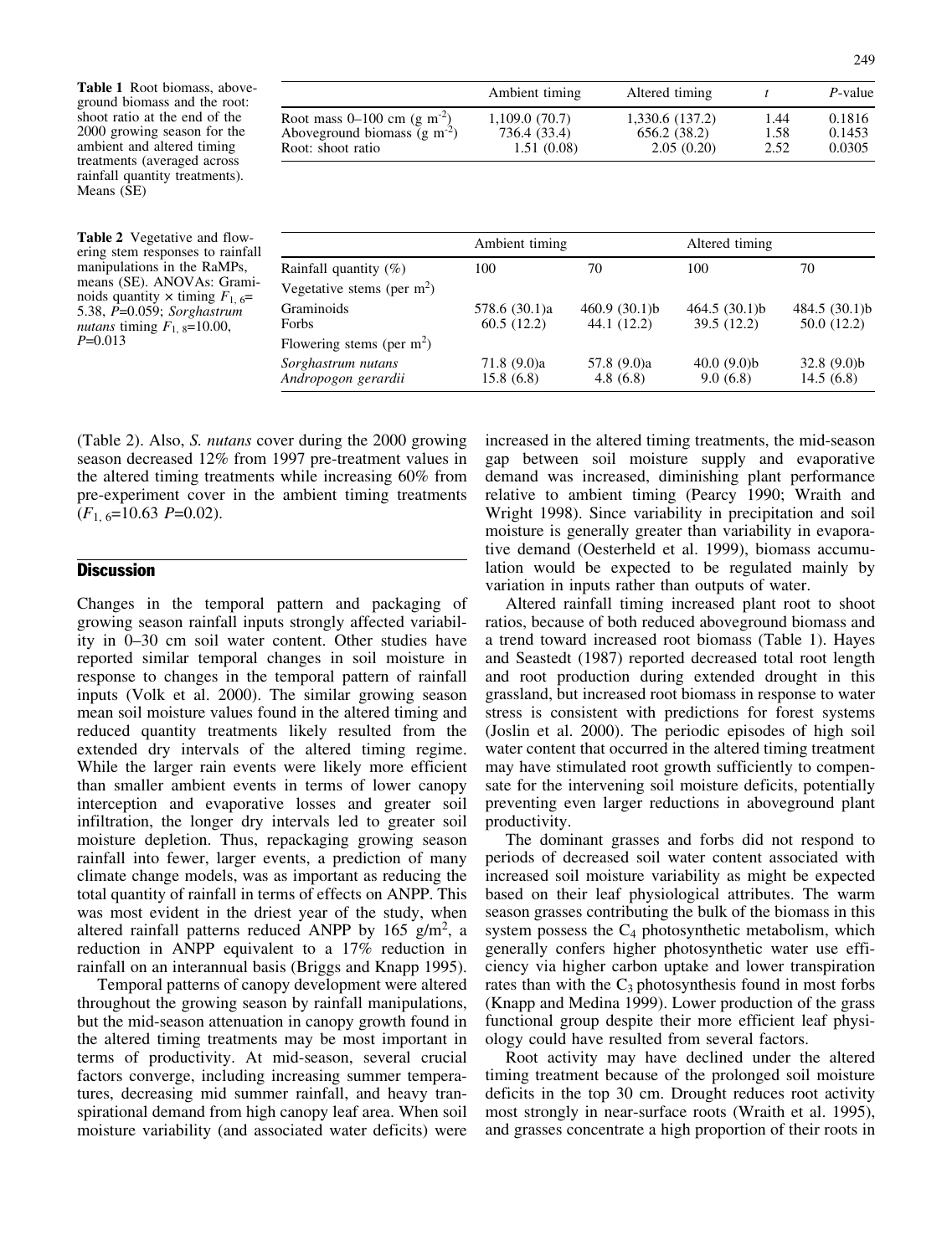the upper part of the soil profile (Weaver 1968; Sims et al. 1978). As a result, grass water status and N uptake might be expected to be directly affected by increased soil moisture variability, with recovery of root activity requiring days or weeks (BassiriRad and Caldwell 1992; Casper and Jackson 1997; Wraith and Wright 1998). Since resin extractable soil N increased in the altered rainfall timing treatments (Harper 2002), N limitation is not a likely factor causing reduced grass production (Turner et al. 1997). Altered rainfall timing causes lower leaf water potential and photosynthesis in Andropogon gerardii and Sorghastrum nutans (Fay et al. 2002; Knapp et al. 2002; P. Fay, unpublished data), suggesting that lower root activity due to increased soil moisture variability leading to lower plant water status and carbon gain is a likely mechanism causing lower grass ANPP.

While the warm-season  $C_4$  grasses as a group are frequently found to be important drivers of ANPP responses in grasslands (Sala et al. 1989; Silvertown et al. 1994; Briggs and Knapp 1995), the two most abundant warm season grasses in the ecosystem exhibited contrasting cover and flowering responses to altered rainfall patterns despite their widespread co-occurrence and similar photosynthetic physiology and life histories. The greater response to moisture in S. nutans and the other grasses relative to A. gerardii is consistent with previous studies (Knapp 1984; Senock and Ham 1995; Cuomo et al. 1998; Silletti and Knapp 2001). Thus, the subdominant grasses may be more strongly impacted by rainfall variability than the dominant species, and a key attribute of dominant plant species in grasslands may be their greater tolerance of rainfall variability. Williams et al. (1998) also found that increased water variability had no effects on biomass or leaf area of Themeda triandra, the dominant graminoid in the Serengeti.

The forbs potentially benefit from the factors apparently limiting grass production. Forbs may avoid the detrimental effects of increased soil moisture variability because their deeper root distributions relative to the grasses allow them access to deeper, less temporally variable soil water supplies. As a group,  $C_3$  forbs require higher soil N than the  $C_4$  grasses, and would likely benefit from higher soil N under the altered rainfall timing treatment. Many forbs are active early and late in the growing season, avoiding the midseason period when rainfall variability has the greatest consequences. Moreover, forbs active during the later portions of the growing season may benefit from increased PPFD transmittance through the grass canopy resulting from altered rainfall timing.

## Conclusion

Increased temporal variability in growing season rainfall patterns led to increased soil moisture variability and reduced ANPP in this grassland ecosystem. Thus, the well-established responsiveness of ANPP to water availability in this grassland (Knapp et al. 2001) arises from both the quantity of rainfall inputs and variability in the temporal distribution of rainfall during the growing season. Our results suggest that the sensitivity of ANPP to changes in water availability may be due more to direct effects of soil moisture deficits on root growth and activity resulting in lower plant water status and carbon gain, and not from effects on soil N. Traditional groupings of  $C_4$  grasses versus forbs did not fully explain productivity responses to rainfall variability. The low diversity, high productivity and rapid growth of  $C_4$  grasses at midseason are reminiscent of many crop species, where frequent irrigation often boosts yields by minimizing soil moisture variability (Hillel 1987; Saeed and El-Nadi 1998). Altered rainfall regimes are thus an important element of climate change scenarios in this grassland, with the potential to magnify the effects of predicted atmospheric warming, and to offset any increased water use efficiency of grassland plants due to elevated  $CO<sub>2</sub>$ (Knapp et al. 1993; Owensby et al. 1997). Understanding these interactions among climate change elements remains a significant challenge for predicting ecosystem responses to climate change.

Acknowledgements Brett Danner, Chris Harper, Michelle Lett, Ken McCarron, Roger Baldwin, Scott Heeke, John Kraft and Jen Olivigni ably performed the field and laboratory work, and Jim Larkins, Dennis Mossman, and Tom VanSlyke supplied essential support during construction of the rainout shelters. This research was supported by the USDA National Research Initiative Competitive Grants Program, the Office of Science, Biological and Environmental Research Program (BER), U.S. Department of Energy, through the Great Plains Regional Center of the National Institute for Global Environmental Change (NIGEC) under Cooperative Agreement No. DE-FC03–90ER61010, and the National Science Foundation Konza Long Term Ecological Research program. Contribution number 03-344-J of the Kansas Agricultural Experiment Station.

## **References**

- BassiriRad H, Caldwell MM (1992) Root growth, osmotic adjustment and nitrate uptake during and after a period of drought in Artemisia tridentata. Aust J Plant Physiol 19:493–500
- BassiriRad H, Tremmel DC, Virginia RA, Reynolds JF, de Soyza AG, Brunell MH (1999) Short-term patterns in water and nitrogen acquisition by two desert shrubs following a simulated summer rain. Plant Ecol 145:27–36
- Briggs JM, Knapp AK (1995) Interannual variability in primary production in tallgrass prairie: climate, soil moisture, topographic position, and fire as determinants of aboveground biomass. Am J Bot 82:1027–1030
- Casper BB, Jackson RB (1997) Plant competition underground. Annu Rev Ecol Syst 28:545–570
- Cuomo GJ, Anderson BE, Young LJ (1998) Harvest frequency and burning effects on vigor of native grasses. J Range Manage 51:32–36
- Easterling DR, Meehl GA, Parmesan C, Changnon SA, Karl TR, Mearns LO (2000) Climate extremes: observations, modeling, and impacts. Science 289:2068–2074
- Epstein HE, Lauenroth WK, Burke IC, Coffin DP (1997) Productivity patterns of C3 and C4 functional types in the U.S. Great Plains. Ecology 78:722–731
- Fay PA, Carlisle JD, Knapp AK, Blair JM, Collins SL (2000) Altering rainfall timing and quantity in a mesic grassland